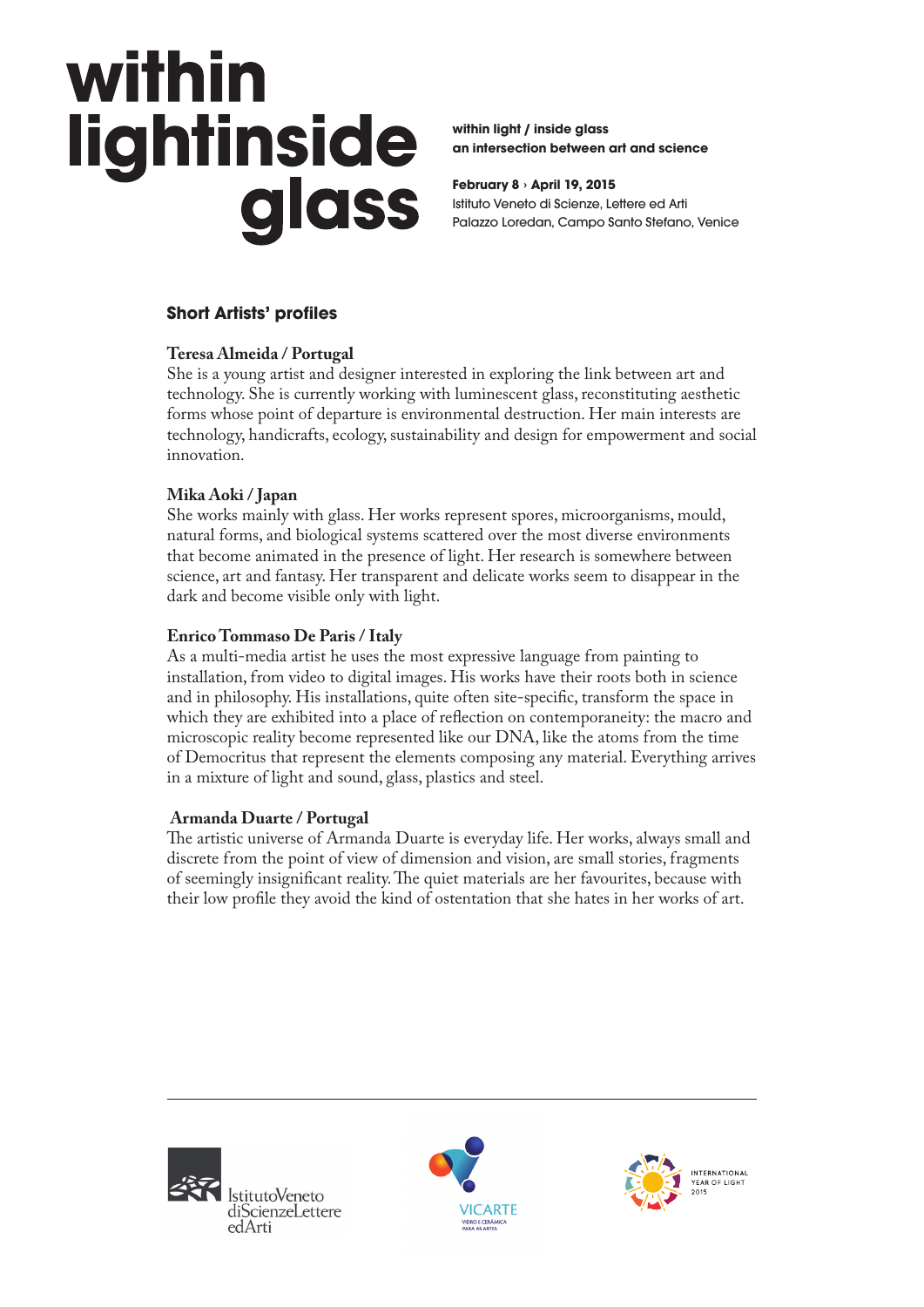# within

**within light / inside glass an intersection between art and science**

**February 8 › April 19, 2015** Istituto Veneto di Scienze, Lettere ed Arti Palazzo Loredan, Campo Santo Stefano, Venice

#### **Veronica Green / New Zealand**

Her origins and studies allowed her to live in close proximity to the culture and the art of the Maoris, which has strongly influenced her work. She uses bright and dense colours, brilliant materials and fluorescent paint, ingredients that transport us to her symbolic world. Her works are developed on different levels of interpretation and formal realisation: beginning from the light of day the natural areas that are represented plunge the observer into all-consuming and deceptive domains, transporting him to the darkness of a completely different world, one that is also magic and seductive.

#### **Alan Jaras / Great Britain**

He is a scientist and an artist who after leaving his career as industrial researcher and microscopist has directed his energy to the study and relation between art and science. Alan Jaras transforms light into art works. His works are classical photographs of light beams passing through sheet glass with varying surface attributes at differing angles. Multi-coloured images result from this process, recalling the depths of the sea or faraway galaxies.

# **Anna-Lea Kopperi / Finland**

Anna-Lea Kopperi is a conceptual artist known because for her interactive and environmental works, installations and public sculptures, which lead us to consider the environmental, architectural and social aspects of the places in which they become situated. Her ephemeral and site-specific projects use subjective perceptions in order to pose existential questions. She often employs mirror fragments set in very specific ways to reflect the surroundings and refract light creating a surreal, spiritually evocative atmosphere.

#### **Richard Meitner / Holland**

The poetic and intellectual work of Richard Meitner reflects a great variety of influences, from Japanese textile to Italian painting, from applied arts to science. His works in glass often include other materials, such us rust, enamel, bronze, terracotta, and paint. Meitner plays with unusual juxtapositions of shapes and materials that speak to the interface between art and science, intellect and spirit.





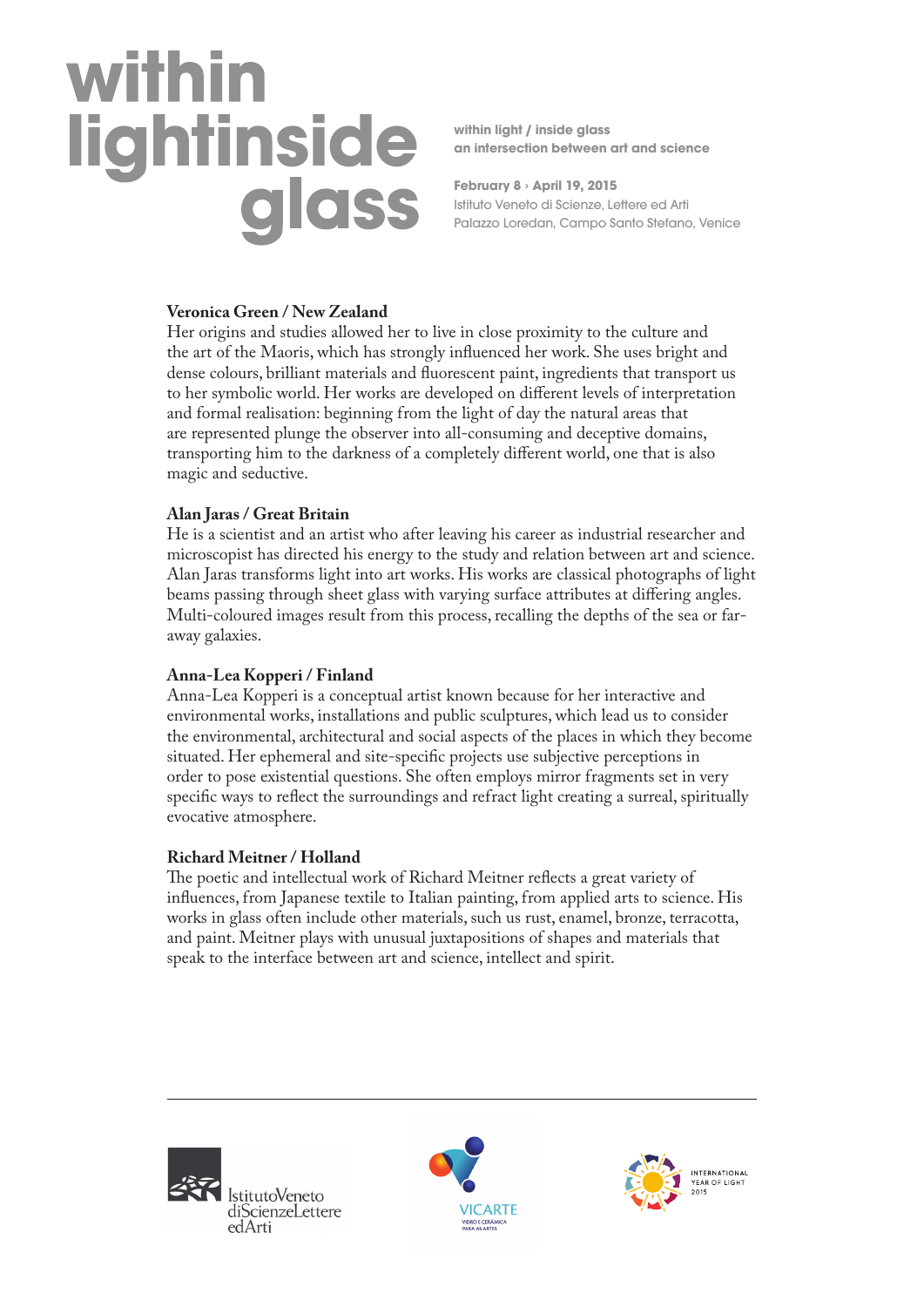# within lightinside<br>glass

**within light / inside glass an intersection between art and science**

**February 8 › April 19, 2015** Istituto Veneto di Scienze, Lettere ed Arti Palazzo Loredan, Campo Santo Stefano, Venice

# **Éric Michel / France**

He is a French multi-media artist who works mainly with light and colour. His lightworks are essentially based in research on the immaterial. Light plays a very important role and is the vehicle for conveying his sensitivity. Its both wave and particle nature, material and immaterial, effects transportation from the real to the imaginary.

# **Diogo Navarro / Portugal**

He is an artist especially interested in expressing the pictorial potential of different materials. His works on canvas or wood are made of an assemblage of materials in which light frequently is the main actor. Clusters of painting explode like flashes, metal and glass reflecting the external light, which then becomes part of the work of art.

# **Fernando Quintas / Portugal**

He is interested in the connection between painting and tri-dimensionality. In his works, quite frequently sculptures in glass, he plays with colours and with light to create a short circuit between volume and surface. The dialogue between architecture and the environment is a recurring element in his work.

# **Silvano Rubino / Italy**

His artistic activity includes photography, video and sculpture. His interest is focussed on the activation of space and the relationship between the environment and the viewer, between the work and the public; quite often returning to form studies, studies of light and equally to the exploration of words. The material he usually uses for his sculptural works is glass, worked by the skilful hands of the Murano artisans, is deprived of most of its traditional qualities (luminosity and transparency) and acquires a more ambiguous, deceptive nature.